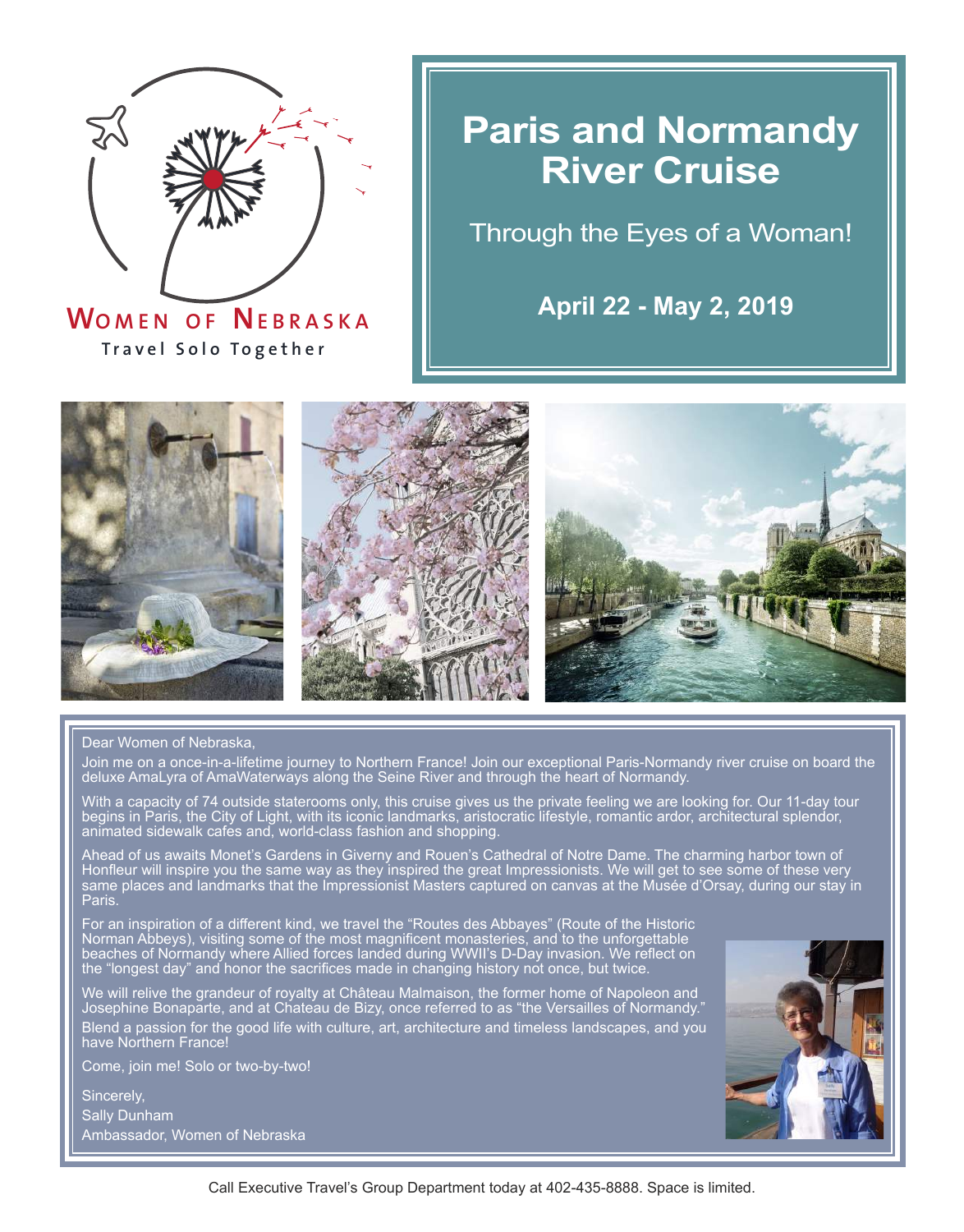

#### **Monday, April 22, 2019**

Our wonderful adventure begins as we take an overnight flight to Paris. Enjoy in-flight entertainment and meal service as you start your dream vacation.

#### **Tuesday, April 23, 2019 -** *Paris*

Welcome to Paris! We meet our private tour guide upon arrival at the airport and take a short drive to the western suburbs of Paris, to The Palace of Versailles.

This UNESCO World Heritage Site and residence of the Sun King, Louis XIV, is by far the most opulent of all castles you will ever see! The building spreads over 720,000 sq. ft and has 700 rooms. Our visit starts with Versailles' most impressive and sumptuous rooms: the king and queen's state apartments and the famous "Hall of Mirrors." We will have time to enjoy the gardens and lunch, before we transfer to our centrally located hotel. Time to relax and unwind. B (during flight) | L

#### **Wednesday, April 24, 2019 -** *Paris*

This morning we will enjoy a morning tour of Paris, taking in all its iconic sites. Later in the day, visit Montmartre, long known as the city's premier artist's enclave. During the mid to late 1800s, artists also began calling Montmartre home. Pissarro and Jongkind were two of the first to live there, followed by other notable artists, including Edgar Degas, Henri Matisse, Toulouse-Lautrec, Pierre-Auguste Renoir and Pablo Picasso. For easy access to Montmartre, hop aboard the funicular railroad that ascends the hill. Montmartre's most recognizable landmark is the Basilica du Sacré-Coeur, constructed from 1876 to 1912. The white dome of this Roman Catholic basilica sits at the highest point in the city. After our visit to Montmartre, we will be taken on an illumination tour, discovering why Paris is renowned as the "City of Light." B

#### **Thursday, April 25, 2019 -** *Paris - Embarkation*

After checking out of our hotel, we will visit one of the world's most

renowned museums, the Musée d'Orsay. Housed in the train station building, constructed by Victor Laloux for the 1900 World Fair, the Orsay is a national museum devoted to all the arts between 1848-1914. The various artistic movements represented include; Academism, Realism, Impressionism, Symbolism and Art Nouveau. Among the featured artists are; Cézanne, Courbet, Daumier, Degas, Gauguin, Manet, Millet, Monet, Pissarro, Renoir, Rodin, Seurat, Sisley and Van Gogh. We transfer to our ship, the AmaLyra, for embarkation and to enjoy our welcome dinner aboard. B | D

#### **Friday, April 26, 2019 -** *Les Andelys*

Uncover the history of Château Gaillard, the former stronghold of Richard the Lionheart, situated on the chalk cliffs high above the Seine, on a tour. Or, if you prefer a more active adventure, you can hike there from the banks of the Seine, admiring the scenic views along the way. For those who wish to explore the area on two wheels, join a guided bike tour through the charming town of Les Andelys.

After our adventures, we set sail along the meandering Seine, enjoying the beautiful views of the Seine Valley's dramatic white cliffs and centuries-old half-timbered houses. B | L | D

#### **Saturday, April 27, 2019 -** *Le Havre*

Today you will have several different choices of excursions, both during the morning and afternoon, depending on your interests. You can choose between a full-day excursion to the seaside town of Honfleur, renowned for its picturesque harbor, and for being an inspirational site for Impressionist painters; or enjoy a halfday excursion here that includes a Market visit and free time. You also can split your day between Honfleur and the delicious Pays d'Auge region of Normandy, where apple cider, Calvados and Pommeau outrank French wine. This excursion includes a scenic coastal drive through Beamont-en-Auge and Pont l'Eveque with a Calvados tasting. During the afternoon, you can join a city tour of the UNESCO-designated Le Havre. Alternatively, you have the choice to visit Etretat, where nature has carved fabulous shapes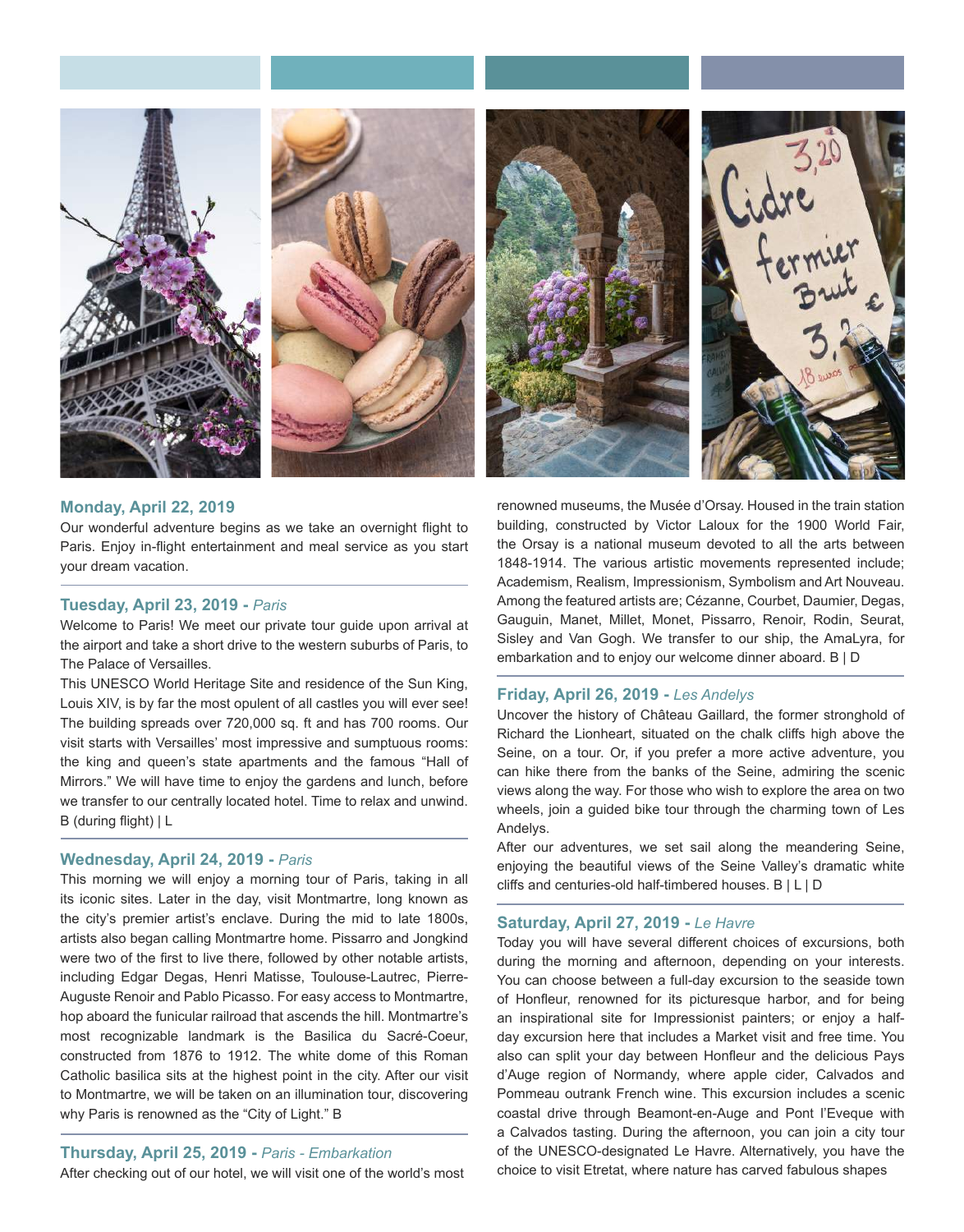

out of the white cliffs and was the inspiration for many Impressionist artists. Should you wish to get more active, you can go on a bike tour to Le Havre. B | L | D

## **Sunday, April 28, 2019**

### *Caudebec-en-Caux - Normandy Beaches*

Experience the Normandy region with one of three tours.

For those wishing to go to the American sector of the historic Normandy Beaches, you will visit the cemetery at Colleville-sur-Mer, Omaha Beach, the artillery battery at Longues-sur-Mer and the village of Arromanches, where the remains of the floating harbor used during the WWII landings can be seen.

If you prefer, you can tour the Gold and Juno beaches in the British and Canadian sectors, where you will visit Ranville Cemetery, Pegasus Bridge, the Canadian cemetery at Beny-sur-Mer, the WWII museum in Courseulle and finally Arromanches.

If you wish to experience a different kind of inspiration, the Romanesque Normandy Abbey Route will take you to the magnificent historic abbeys of the region, or journey back in time with the interactive exhibits and vessels at the Seine Museum. B | L | D

#### **Monday, April 29, 2019 -** *Rouen*

Spend the morning enjoying medieval Rouen with a choice of three excursions.

Join a walking tour past the imposing Notre Dame Cathedral, painted numerous times by Monet, and see the square where Joan of Arc was martyred, as well as the Medieval Quarter and Great Clock.

For those who wish to be more active, you can join a biking or hiking tour around the city. Later in the day, you can explore the Jewish area of Rouen; or go on the "Tastes of Normandy" tour, where you'll be treated to the delicious flavors of the region, including chocolate, cheese and cider. B | L | D

### **Tuesday, April 30, 2019 -** *Vernon*

In Vernon, you will have a choice of three excursions, depending on

your interests. Visit Claude Monet's home and gardens in Giverny. Art lovers will immediately recognize images immortalized in Monet's most beloved paintings-such as water lilies, Japanese bridges and graceful willow trees. Wander around his famous gardens and home where he lived for more than four decades. Alternatively, visit the regal 18th-century Château de Bizy, inspired by the opulence of Versailles and enjoy an escorted tour of the palace and gardens. If you prefer a more active adventure, go on a guided bike tour, taking in the beautiful French countryside. B | L | D

#### **Wednesday, May 1, 2019 -** *Conflans - Paris*

Do not miss our visit to Château Malmaison, the former home of Napoleon and Josephine Bonaparte. You'll learn what life was like for the Bonapartes and how Josephine endeavored to transform the large estate into "the most beautiful and curious garden in Europe." Alternatively, travel to Auberge Ravoux in the heart of Auvers-sur-Oise, the last home of artist Vincent van Gogh. His spirit still lingers in his former attic rooms at the Ravoux Inn. The mere 70 days Van Gogh spent in Auvers-sur-Oise were astonishingly prolific as he painted more than 70 works here before his death.

You can also choose to pedal through the city of Conflans. Later in the day we set sail for Paris. B | L | D

#### **Thursday, May 2, 2019**

#### *Paris - Disembarkation - United States*

All too soon, your vacation has ended. Transfer to Paris airport in plenty of time to check in for your flight and clear security. You may do some last minute shopping at the duty-free stores before boarding and flying west across the Atlantic Ocean back to the United States. B

*Itinerary subject to change*

Elevator on board operating between 4 different levels: Restaurant, Staterooms category A & B, Lobby and Panorama Lounge. Elevator does not reach category D staterooms, or sun deck!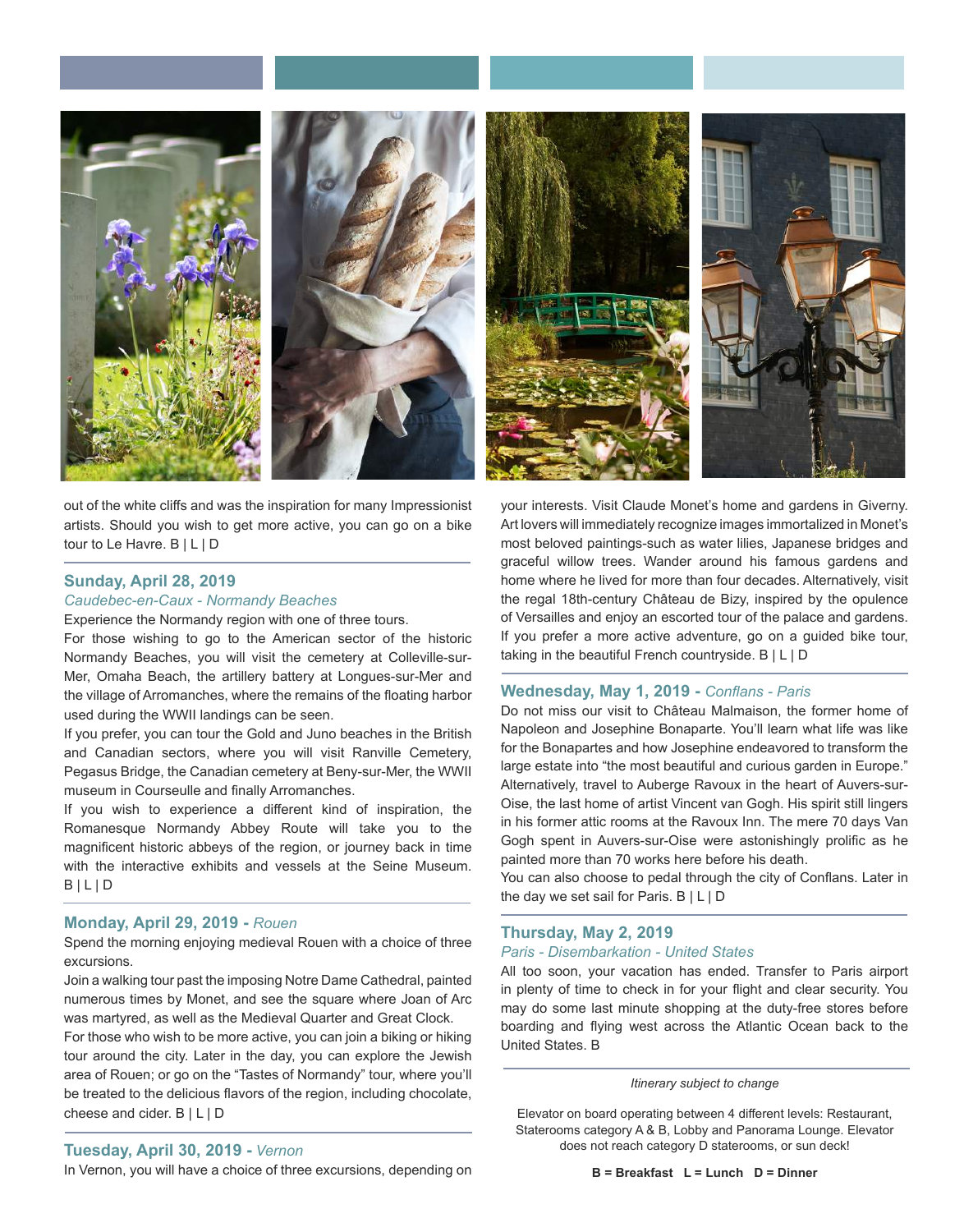



#### **Pricing (land tour):**

| Category D, fixed windows, Piano deck<br>Per person in shared double   | \$4.295 |
|------------------------------------------------------------------------|---------|
| Category B, French balcony, Cello deck<br>Per person in shared double  | \$4.895 |
| Category A, French balcony, Violin deck<br>Per person in shared double | \$4.995 |
| Single cabin, category B, limited to two cabins and offered on "Fi     |         |

Single cabin, category B, limited to two cabins and offered on "First come, first Serve"-basis  $$6,595$ 

*\*A non-refundable deposit of \$1,000 per person is required upon signing up for the tour. Deposit can be paid by cash, check or credit card.* 

Balance is due on January 2, 2019 and is non-refundable. Balance can be paid by cash or check. Credit card payment will access a 3.5% processing fee.

#### **Included:**

- 2 overnights in Paris at deluxe category hotel
- Excursion to Versailles Palace on day of arrival with Englishspeaking guide and lunch
- Accommodation during the cruise
- All gourmet meals on board (Early Riser Coffee and Croissants, a Rich Buffet Breakfast, a Festive Lunch Buffet, Afternoon Tea & Coffee with cake, cookies & sandwiches and a multi-course dinner
- Free flowing red and white wine from the local regions, beer or soft drinks for lunch and dinner
- Complimentary Happy Hour on five evenings before dinner
- Choice of dining options at no additional cost including the main dining salon and an intimate Chef's Table Restaurant where the chef prepares the meal in person
- Free coffee, tea, ice-water and iced-tea are included all day. Cappuccino, Latte and Espresso can be requested free of charge during all meals! Complimentary coffee & tea station available 24 hours.
- Captain's Welcome Champagne Reception and Gala Dinner and Captain's Farewell Champagne Reception and Gala Dinner plus several Theme Dinners
- Bottled water, fluffy bathrobes and slippers are provided free of charge in each cabin
- Use of the heated swimming pool on the Sun Deck and the Wellness Center inside including fitness equipment (free of charge)

**To register contact:**

# *A* **Executive**Travel

1212 O Street • Lincoln, NE 68508 Phone: 402-435-8888 (ask for Group Department) Fax: 402-435-2735 GroupDepartment@executivetravel.com www.executivetravel.com

ONLINE REGISTRATION LINK: executivetravel.com/paris-normandy-cruise

We strongly recommend travel insurance, not only in the unfortunate event of cancellation prior to the departure, but also for full medical coverage while traveling in Europe. Base Plan coverage is offered from \$296 per person (covers land and air up to a total of \$5,500 per person). Please ask us for the details.

*Women of Nebraska tours specialize in small group tours. This tour will be materialized with a minimum of 15 and a maximum of 20 travelers.*

*The price quoted within this brochure is based on a Euro/USD exchange rate of 1.15 (1 Euro = 1.15 USD). We reserve the right to adjust the price at final payment if the exchange rate increases above \$1.15.*

- Use of the bicycles and helmets on board free of charge
- Complimentary use of the Internet on board (via flat-screen TV & keyboard in each stateroom and wireless in our two lounges)
- Complimentary in-cabin movies
- Nightly piano music, and also during the Afternoon Tea & Coffee
- Our daily shore excursion program during the cruise with English-speaking guides. Use of our Quietvox headsets is also included at no additional cost
- Services of our professional English-speaking cruise director
- Port taxes (\$182 per person)
- Prepaid gratuities (\$130 per person)

#### **Not Included:**

- **Airfare**
- All other beverages except of the ones mentioned above
- Use of the telephone in each cabin
- Items purchased in the Gift Shop
- Optional shore excursions that might be offered in addition to our daily included shore excursion program
- Travel Insurance highly recommended!
- Professional fees, \$75.00 per person due at time of registration
- Passport and baggage fees (estimate \$25-35 per checked suitcase per way)

Forwarding registration and deposit signifies that you agree to the terms and conditions of this tour which can be found at http://executivetravel.com/wp-content/uploads/2016/10/Terms-and-Conditions.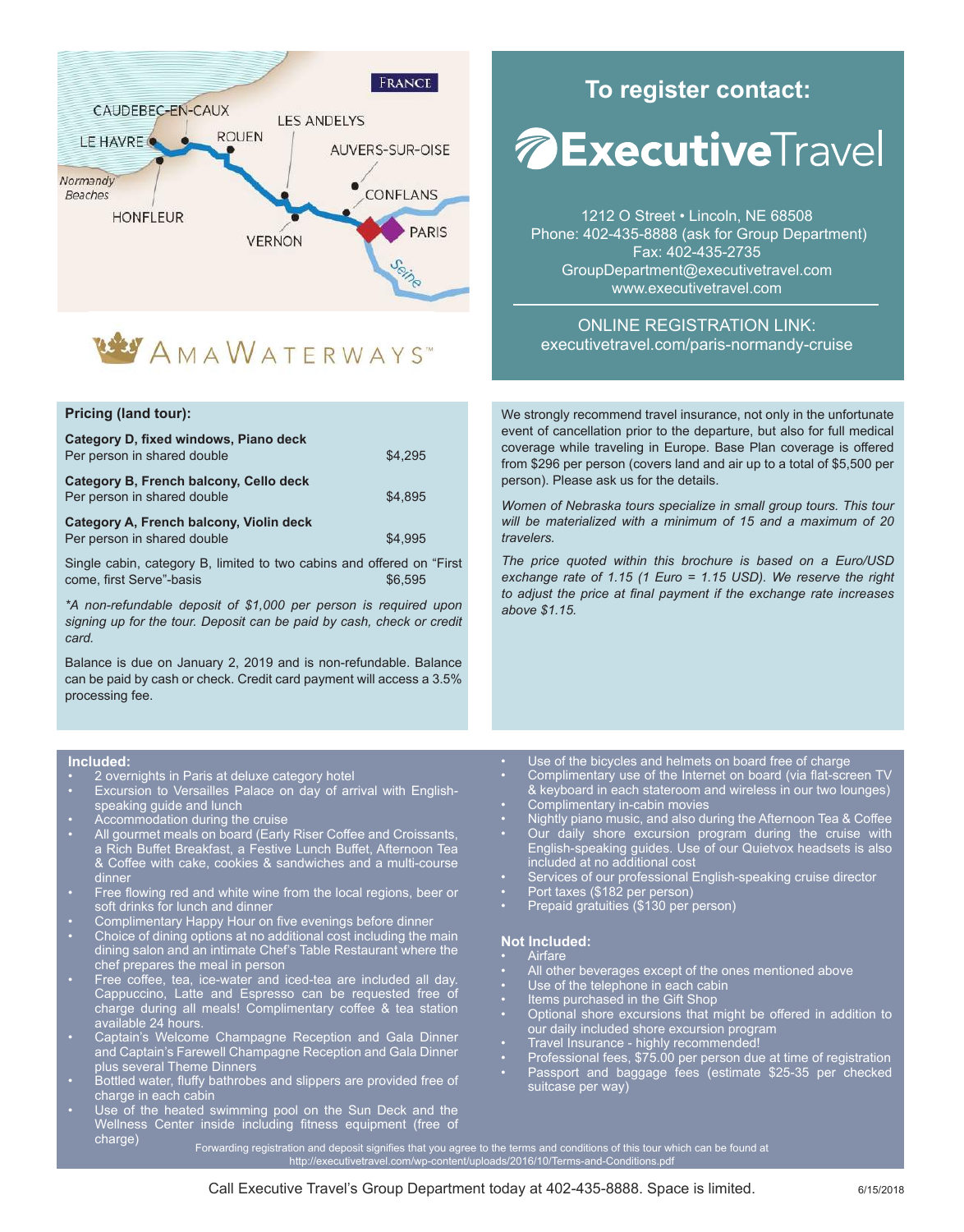## **JOIN OUR GREAT AIRFARE TO/FROM PARIS!**

We offer group airfare with American Airlines:

4/22/2019 - Omaha - Chicago 2:10PM - 3:48PM 4/22/3019 - Chicago - Paris 7:00PM - 10:05AM (4/23/2019) 5/2/2019 - Paris - Chicago 12:10PM - 2:15PM 5/2/2019 - Chicago - Omaha 5:00PM - 6:33PM

\$1,075 per person (economy class) incl. taxes and fees.

Group airfare comes with seat assignments 30 days prior to the departure. American Airlines' premium seating can be purchased and confirmed at this time. Women of Nebraska and Executive Travel cannot confirm precise seat numbers earlier than 30 days prior to departure, and therefore cannot guarantee availability of specific seating on the aircraft.

## **RESERVE YOUR AIRFARE WHEN SIGNING UP!**

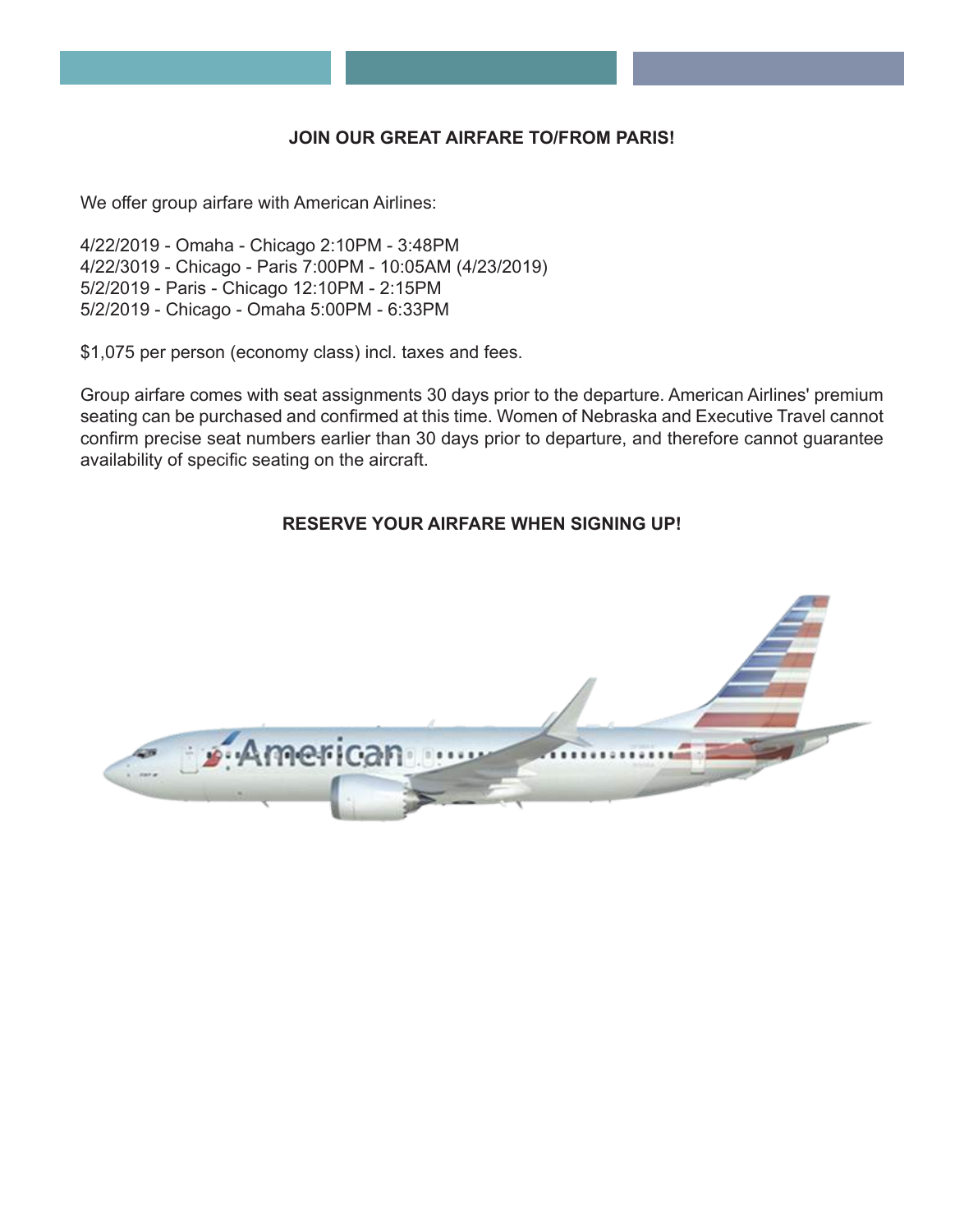

# **AMALYRA**

AmaWaterways' custom-built ships have set the standards in European river cruising and offer a number of exclusive features such as French balconies in most staterooms; complimentary in-room Internet and first-run Hollywood hit movies; exquisite cuisine with unlimited wine, beer and soft drinks with lunch and dinner; complimentary Wi-Fi; free guided bicycle tours and much more.

## **STATEROOM FEATURES:**

- All outside accommodations, with French balconies on the Violin and Cello decks
- Deluxe hotel-style bedding with high-thread count linens, plush pillows and duvet cover
- Your choice of one large bed (larger than queen size) or two twin beds
- Cozy sitting area perfect for admiring scenic river views
- Spacious bathrooms with multi-jet showerheads
- Premium European toiletries, plus plush terry robes and slippers
- + Hair dryer, safe and direct-dial telephone
- Flat-screen TV featuring local and satellite channels
- Entertainment-On-Demand featuring free high-speed internet access, hit Hollywood movies, extensive music library and English language TV stations
- Individually controlled air-conditioning
- Complimentary bottled water replenished daily

### **SHIP FEATURES:**

- Panoramic Lounge with bar, piano and dance floor; and Observation Lounge
- Complimentary specialty tea and coffee station available 24/7
- Elevator reaches the Violin and Cello Decks
- Beauty salon, massage and spa services
- Walking track, heated pool and fitness room
- Bicycles for exploring on one's own or on guided bicycle tours

### **RESTAURANT FEATURES:**

- Main Dining Restaurant offering Western cuisine as well as regional specialties using locally sourced ingredients
- The Chef's Table Restaurant a specialty restaurant, which serves as an intimate dining alternative to the main restaurant. It features a view of the chef as he prepares an array of delicious dishes for your gastronomic pleasure
- Complimentary unlimited fine wine, beer, soft drinks and specialty coffees with lunch and dinner, plus sparkling wine at breakfast